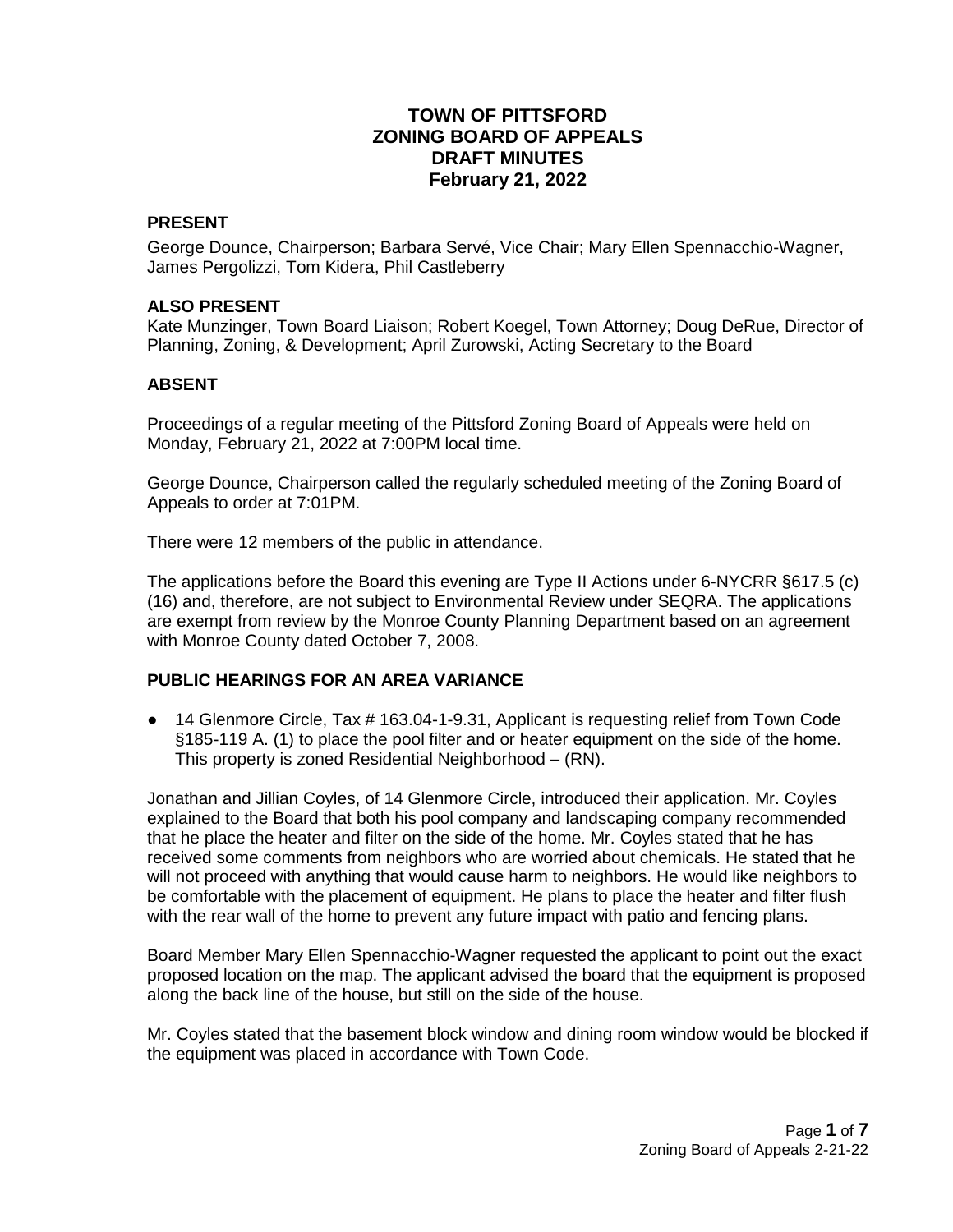Chairman George Dounce asked the applicant to describe any concerns received from neighbors. Mr. Coyles stated that regions of the side yard have been damaged, as the pool company has created a temporary roadway to complete work. He expressed intentions to remove this temporary pathway as soon as possible. A contracted landscaping company will regrade and replant the yard upon completion of the pool.

Chairman Dounce asked the applicant to address screening around the proposed equipment. Mr. Coyles stated that he plans to install shrubbery.

Manish Damani, of 12 Glenmore Circle, asked the applicant to address the proposed location for storage of pool chemicals. Mr. Coyles informed the neighbor and the Board that the pool will not be treated with chlorine, and will instead have a freshwater mineral sanitation system. If needed, extra storage of chemicals will be stored in or around the garage space closer to 15 Glenmore Circle.

Chairman Dounce asked the applicant to address noise levels of proposed equipment. Mr. Coyles stated that noise will not be an issue, as the pool company has assured the applicants that equipment will be completely silent.

Chairman Dounce opened the public hearing and asked for any public comment.

Mr. Damani asked the applicant to provide a mineral safety data sheet. Mr. Coyles agreed.

Board Member Mary Ellen Spennacchio-Wagner made a motion to close the public hearing, seconded by Board Member Barb Servé. Following a unanimous voice vote, the hearing was closed.

● 15 Glendower Circle, Tax # 151.16-3-24, Applicant is requesting relief from Town Code §185 - 17 K. (2) for a proposed garden shed located less than both the required minimum side setbacks, property is a corner lot. This property is zoned Residential Neighborhood – (RN).

There was no applicant present for this proposal. The Board agreed that further information would be needed from the applicant before voting on a resolution.

● 97 Country Club Drive Tax # 151.05-1-41, Applicant is requesting relief from Town Code §185 - 17 B. for a proposed garage expansion encroaching into the front setback. This property is zoned Residential Neighborhood – (RN).

Mark and Lisa Stein, of 97 Country Club Dr, represented their application.

Chairman Dounce asked if the applicants received any comments against their project. Mrs. Stein stated that she has only received comments in favor of the project.

Chairman Dounce asked the applicants to give an approximate timeline for completion of the project. Mr. Stein stated that they hope to complete the project within 2022.

Chairman Dounce opened the hearing and asked for public comment.

Hearing none, Board Member Tom Kidera made a motion to close the hearing, seconded by Board Member Phil Castleberry. Following a unanimous voice vote, the hearing was closed.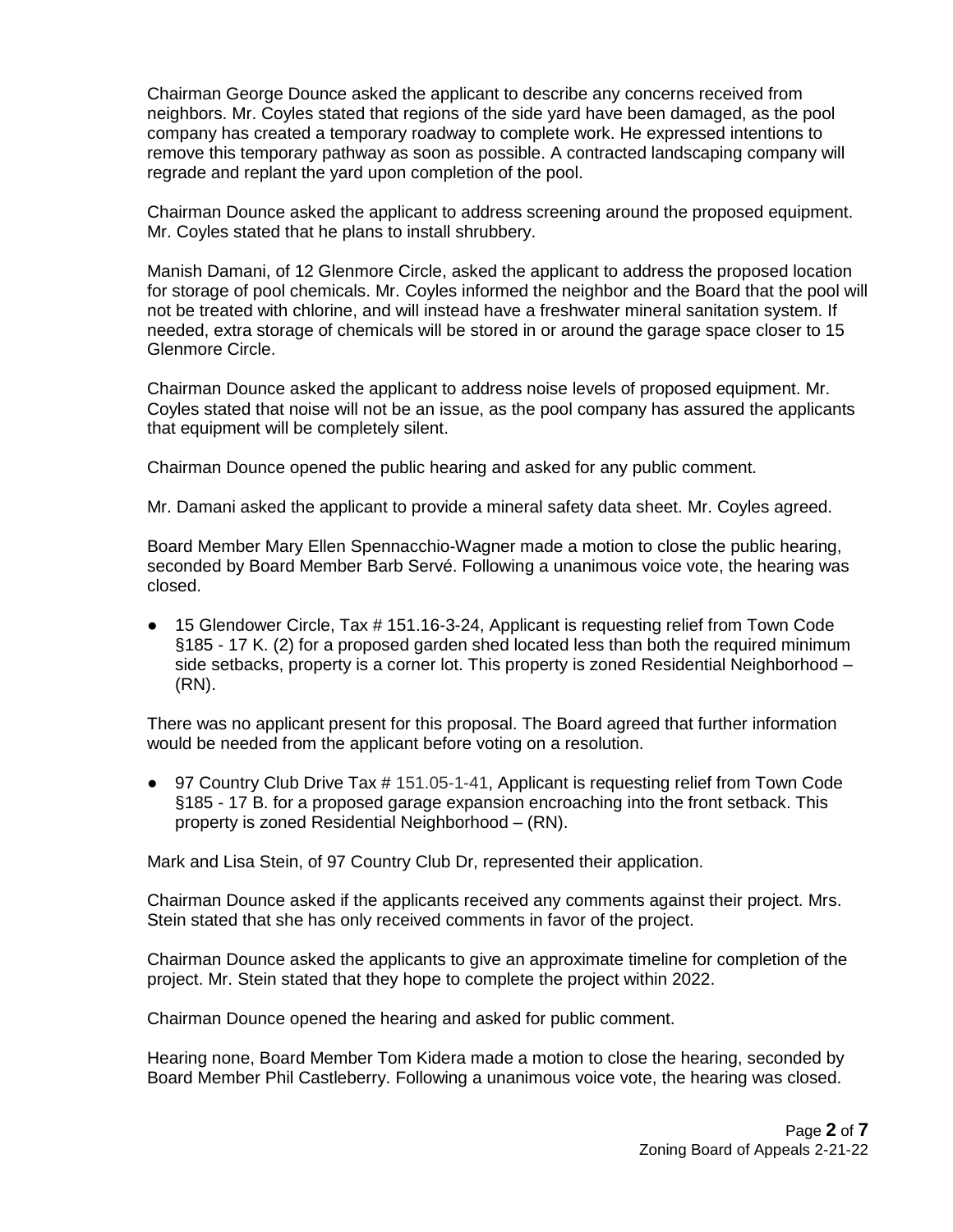● 222 Shoreham Drive, Tax # 150.08-1-1.1, Applicant is requesting relief from Town Code §185- 113 B. (1), (2) (3) and §185-17, E for a proposed 700 square foot 20 foot tall oversized and over height garage located less than the required minimum side setback. This property is zoned Residential Neighborhood – (RN).

Anthony and Mariah DiMarco, of 222 Shoreham Dr, explained their application. They stated although they currently have a standard 2 car garage built under their home, they are requesting more garage space for new drivers in their family. The property is located on a curve and to prevent a safety hazard of parking on the street, they are proposing a garage to create additional parking.

Board Member Servé addressed the current gravel pad in place on their property. She asked the applicant if the gravel pad will be used for parking. Mrs. DiMarco stated that the gravel pad has been used for parking in the past, but the proposed garage will provide additional parking when needed.

Board Member Mary Ellen questioned the construction of the garage into the hillside. Tom Johnson, Designer, stated that the proposed garage will be pushed into the hillside. The variance is requested to allow for space to fit two cars with two garage doors as well as an exit door. The oversized height is requested to allow for storage above the car parking spaces in the garage.

Chairman Dounce asked the applicants if moving the garage over 1.5 ft was considered. Mr. Johnson stated that the proposed garage location is as close as possible to the existing pergola. The applicants do not want to invade the existing pergola structure during construction.

Chairman Dounce asked the applicant to provide a timeline for construction. Mr. Johnson stated that upon the issuance of a building permit, construction is expected to begin in the spring.

Board Member Spennacchio-Wagner asked if the driveway will allow for a turn-around space, preventing new drivers from backing out of the driveway. Mr. Johnson confirmed.

Board Member Spennacchio-Wagner asked the applicants to describe the proposed exterior. Mr. Johnson stated that the design will blend with the existing home structure.

Chairman Dounce asked the applicants to confirm the proposed garage will line up with the neighboring home. Mr. Johnson confirmed.

Chairman Dounce asked if the applicants have been in contact with neighbors to describe the project. Mrs. DiMarco stated that she did reach out to abutting neighbors, both of which did not express major concerns.

Chairman Dounce opened the public hearing and asked for public comment.

Judy Van Houten, of 205 Shoreham Dr, stated that she had concerns with the proposal. She expressed concerns for increased traffic in recent years, which she believes may cause safety hazards with those who walk in the neighborhood.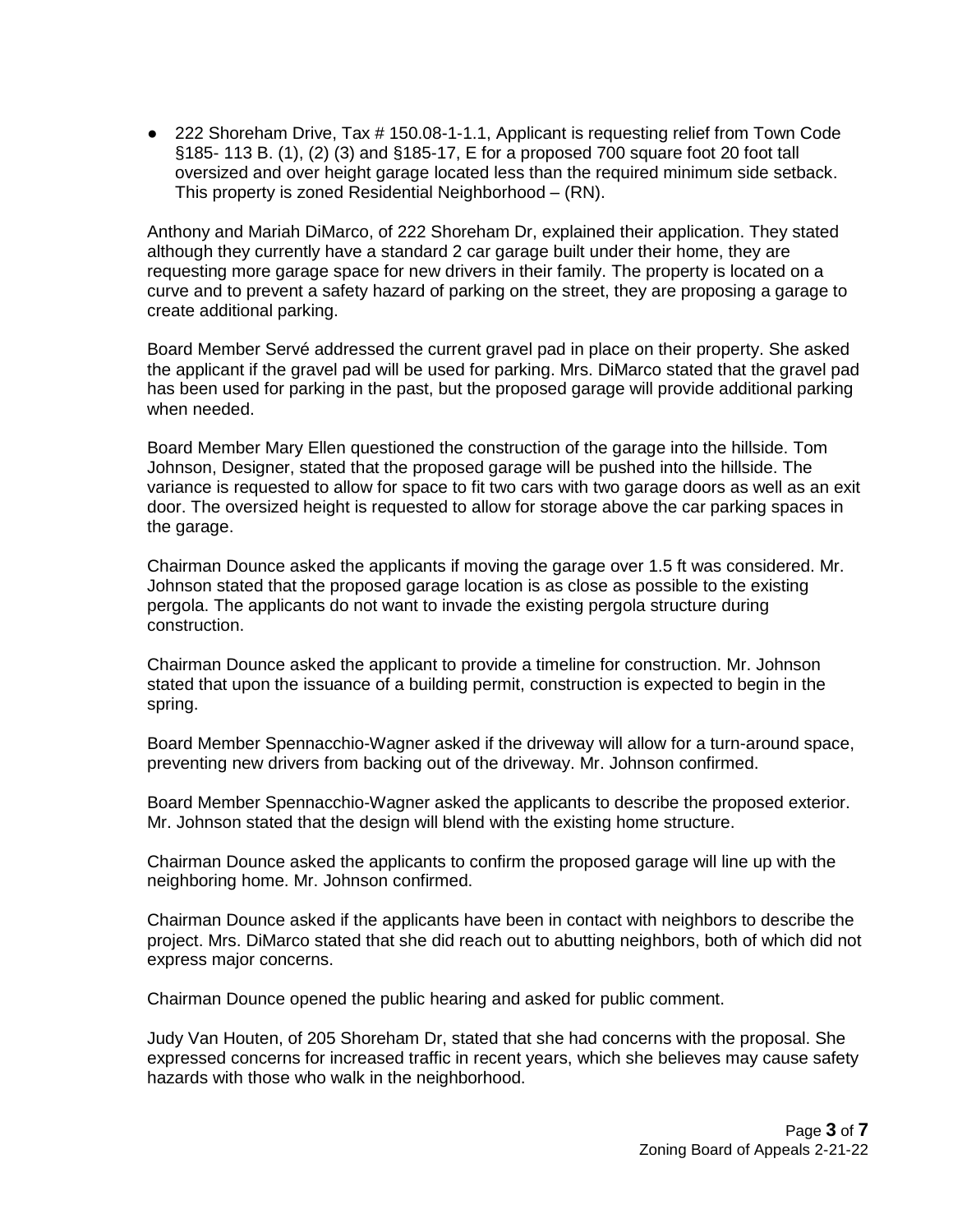Chairman Dounce asked Ms. Van Houten to confirm she was in opposition of the proposal. Ms. Van Houten stated that she believes the garage is too large and that there are no other detached garages in the neighborhood.

Board Member Spennacchio-Wagner stated that this proposal may reduce safety concerns, as the new drivers will not be parking in the street and will be able to K-turn in the driveway instead of backing out.

Board Member Servé asked Ms. Van Houten how the Zoning Board of Appeals will be able to satisfy her concerns. Ms. Van Houten expressed her concern with safety within the neighborhood.

Board Member Barb Servé motioned to close the hearing, seconded by Board Member Tom Kidera. Following a unanimous voice vote, the hearing was closed.

## **PUBLIC HEARING FOR SPECIAL USE PERMIT**

● 2 Round Trail, Tax # 164.19-1-59, Applicant is requesting Special Use Permit approval for the storage of a recreational vehicle adjacent to the existing attached garage pursuant to 148-9 C. of Town Code. This property is zoned Residential Neighborhood – (RN).

Ray Pruitt, of 2 Round Trail Dr, represented the application.

Chairman Dounce asked Town staff to confirm that the recreational vehicle does not exceed the maximum size allowed by Code. Doug DeRue stated that although the reported measurement of the RV is 9'1", the measurement may be slightly inaccurate. The Board conversed about the actual height of the RV.

Board Member Servé asked the applicant to consider screening. Mr. Pruitt stated that he intends to implement screening, but would like flexibility upon a resolution. Board Member Servé stated that a condition of approval for this proposal may be to provide screening.

The Board discussed appropriate height and number of trees that may be included in the resolution.

Board Member Servé expressed satisfaction with plantings to hide the RV. Chairman Dounce asked the Board to agree on a reasonable tree height.

Board Member Spennacchio-Wagner expressed safety concerns with the applicant parking the RV in the driveway, though per Code, the RV may remain in the driveway year-round.

Chairman Dounce opened the public hearing and allowed for public comments.

Hearing none, Board Member Jim Pergolizzi motioned to close the hearing, seconded by Board Member Mary Ellen Spennacchio-Wagner. Following a unanimous voice vote, the hearing was closed.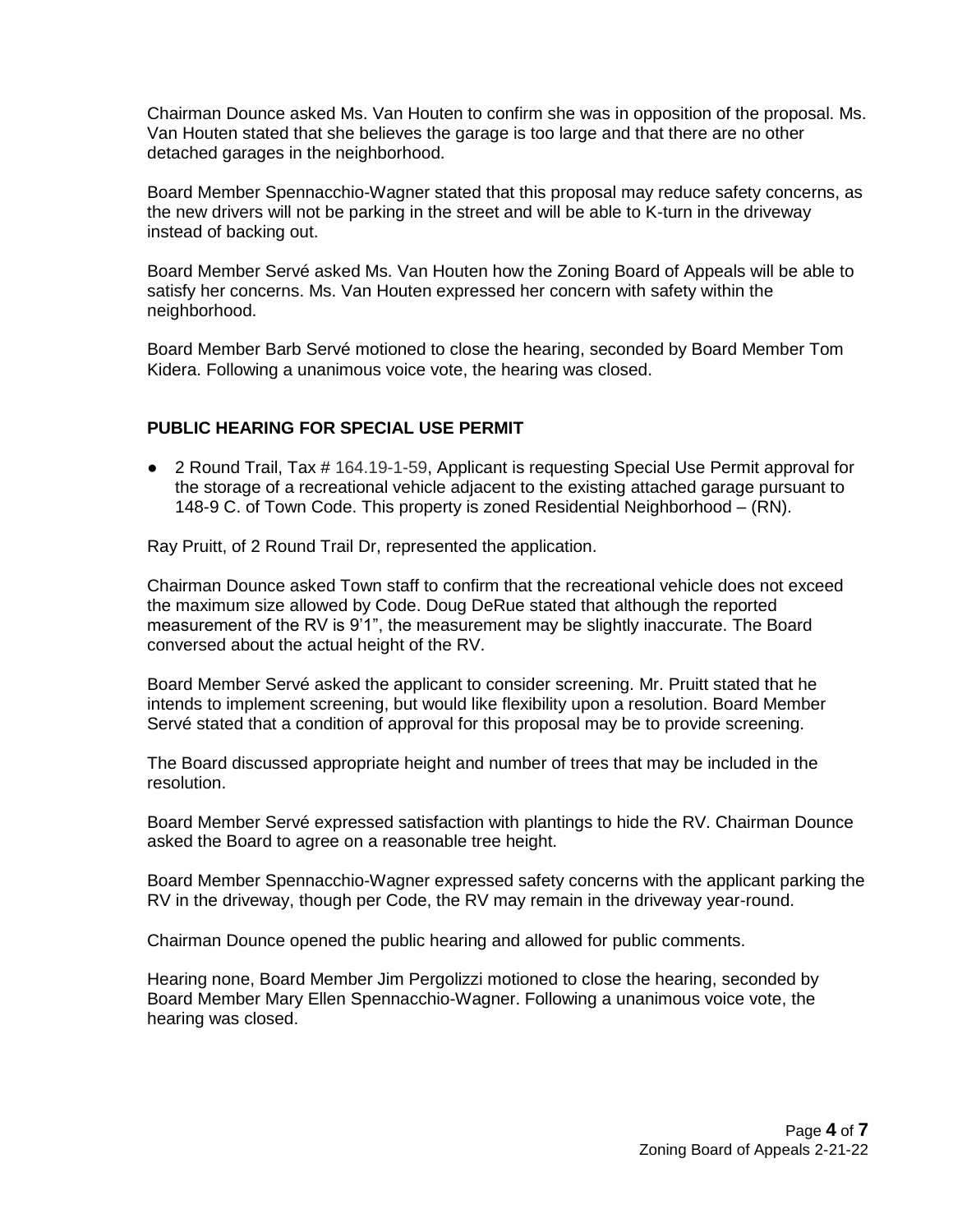# **DECISION FOR 14 GLENMORE CIRCLE – AREA VARIANCE**

A written Resolution to grant the area variance for 14 Glenmore Circle was moved by Chairman George Dounce and seconded by Board Member Jim Pergolizzi.

George Dounce called for a roll call vote.

| Servé              | Aye |
|--------------------|-----|
| Pergolizzi         | Aye |
| Spennacchio-Wagner | Aye |
| Castleberry        | Aye |
| Kidera             | Aye |
| Dounce             | Aye |

The approved Resolution contains the following Specific Conditions:

The Board requested the individual to clearly label a map for Town staff, which will be included in the conditions of approval for this resolution.

## **DECISION FOR 15 GLENDOWER CIRCLE – AREA VARIANCE**

A written Resolution to hold over the area variance for 15 Glendower Circle was moved by Chairman George Dounce and seconded by Board Member Mary Ellen Spennacchio-Wagner.

George Dounce called for a roll call vote.

| Servé              | Aye |
|--------------------|-----|
| Pergolizzi         | Aye |
| Spennacchio-Wagner | Aye |
| Castleberry        | Aye |
| Kidera             | Aye |
| Dounce             | Aye |

The application was held over for a future meeting.

### **DECISION FOR 97 COUNTRY CLUB DRIVE – AREA VARIANCE**

A written Resolution to grant the area variance for 97 Country Club Drive was moved by Board Member Jim Pergolizzi and seconded by Chairman George Dounce.

George Dounce called for a roll call vote.

| Aye |
|-----|
| Aye |
| Aye |
| Aye |
| Aye |
| Aye |
|     |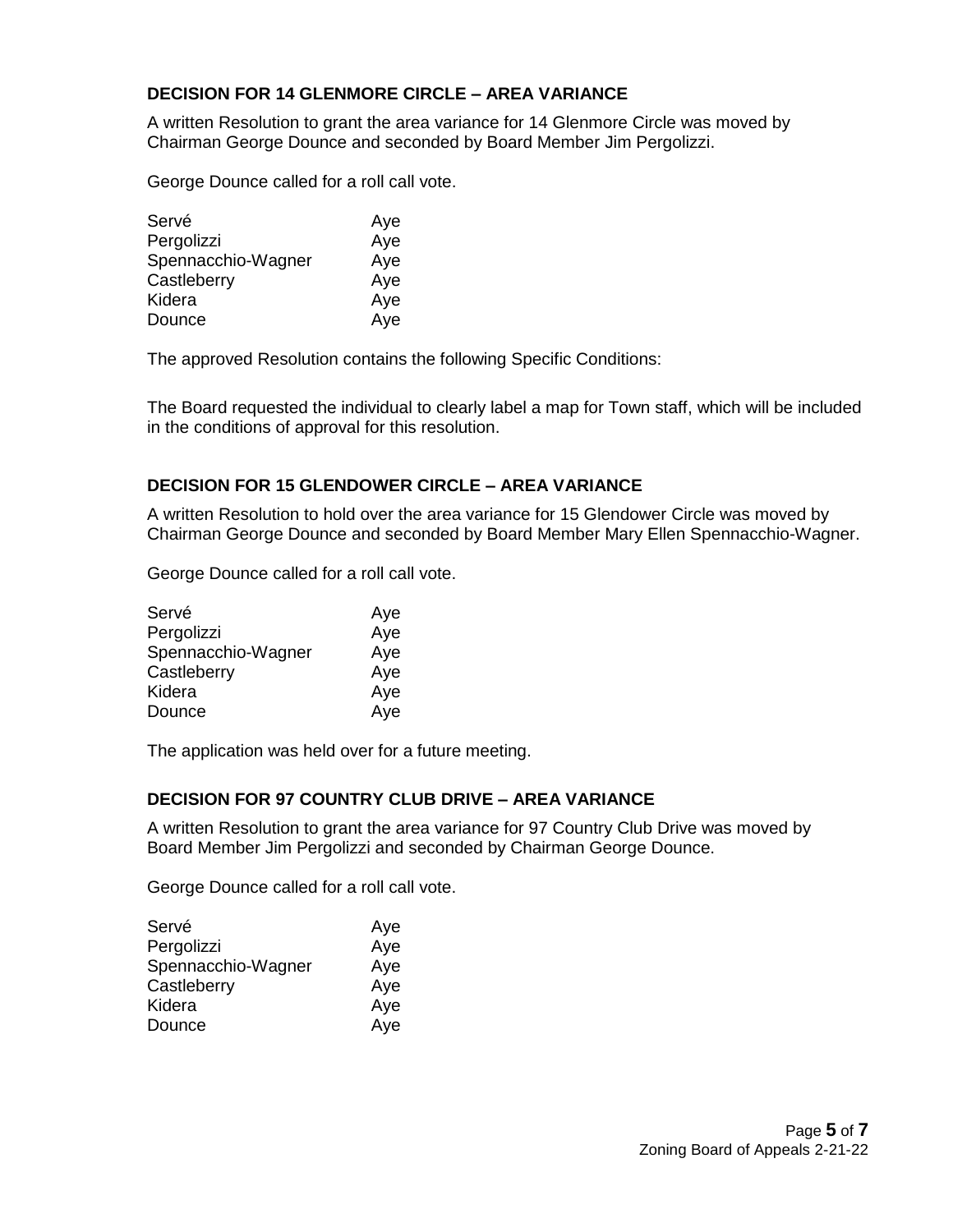## **DECISION FOR 222 SHOREHAM DRIVE – AREA VARIANCE**

Chairman George Dounce requested the Town Board look into possible ways to reduce safety concerns within the Shoreham Drive neighborhood. Town Board Liaison Kate Munzinger agreed to work with Town staff.

A written Resolution to grant the area variance for 222 Shoreham Drive was moved by Board Member Barb Servé and seconded by Board Member Phil Castleberry.

George Dounce called for a roll call vote.

| Servé              | Aye |
|--------------------|-----|
| Pergolizzi         | Aye |
| Spennacchio-Wagner | Aye |
| Castleberry        | Aye |
| Kidera             | Aye |
| Dounce             | Aye |
|                    |     |

### **DECISION FOR 2 ROUND TRAIL DRIVE – SPECIAL USE PERMIT**

A written Resolution to grant the Special Use Permit for 2 Round Trail Drive was moved by Board Member Phil Castleberry and seconded by Chairman George Dounce.

George Dounce called for a roll call vote.

| Servé              | Aye |
|--------------------|-----|
| Pergolizzi         | Aye |
| Spennacchio-Wagner | Aye |
| Castleberry        | Aye |
| Kidera             | Aye |
| Dounce             | Aye |

The approved Resolution contains the following Specific Conditions:

The Board required, as a condition of approval, the applicant shall install plantings at least five feet in height, reasonably consistent with the proposed map created at the meeting. These plantings must be installed prior to June 1, 2022.

#### **POINT PERSONS FOR MARCH 21, 2022 MEETING**

| 3500 East Avenue             | <b>Phil Castleberry</b>       |
|------------------------------|-------------------------------|
| 35 Meadow Cove Road          | Barb Servé                    |
| 4 Evesham Place              | Mary Ellen Spennacchio-Wagner |
| <b>49 Turning Leaf Drive</b> | Tom Kidera                    |